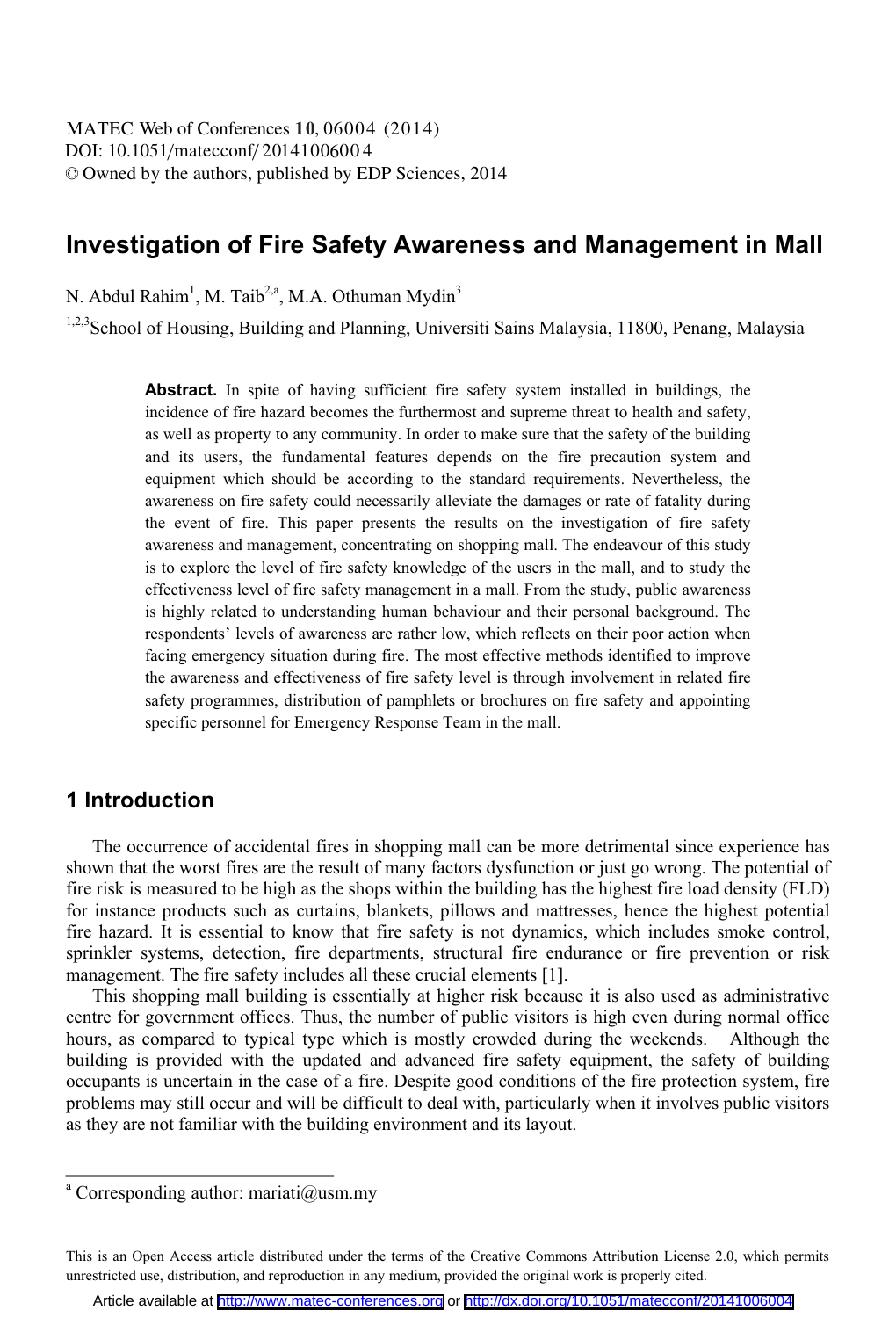#### MATEC Web of Conferences

Fire can take place in the building at any time, originating from many sources. From the moment of ignition there is a potential of major disaster, and it is just a matter of time before it became fatal. The best defence against injury or possible loss of life from fire has always depended on strong fire prevention and safety systems. Such system must be fully handled by all responsible authorities, with regard to the following three elements such as education, training and attitude. However, the awareness of public shoppers or visitors may increase or alleviate the percentage of total mortality, costs and other loss.

### **2 Research Methodology**

The method used in carrying out the study was determined in order to achieve its objectives. This section is going to review the methods applied in collecting the data to determine the level of knowledge of the users' of public building. Next, field research was conducted based on the case studies that were previously identified in the scope of work. This research focused on high-rise building, Kompleks Tun Abdul Rahman (KOMTAR) as been shown in Figure 1 which is located in Penang and the focus was only at the podium area which starts from the 1st floor until the 4th floor.



Figure 1. Kompleks Tun Abdul Rahman (KOMTAR)

The scope of study is limited to the podium area as it is fully accommodated and mostly used in the building. In total, 100 questionnaire responses were obtained during field data collection. The questionnaire was designed in a user-friendly multiple-choice format without any open-ended questions. The respondent groups are concentrated on public visitors as well as building occupants working in the building. Personal interviews were also conducted involving day operations personnel, such as Executive Facilities, Maintenance Manager, Technicians and others. This was necessary to obtain their professional opinions as what has been stated in the objectives of the study.

From the information obtained through the literature and personal interview, the questionnaire was developed and distributed to the targeted participants. Subsequently, the data obtained from the questionnaires were analyzed and their inferences were presented. Besides that, the data were also analyzed with regard to the Likert Scale formula.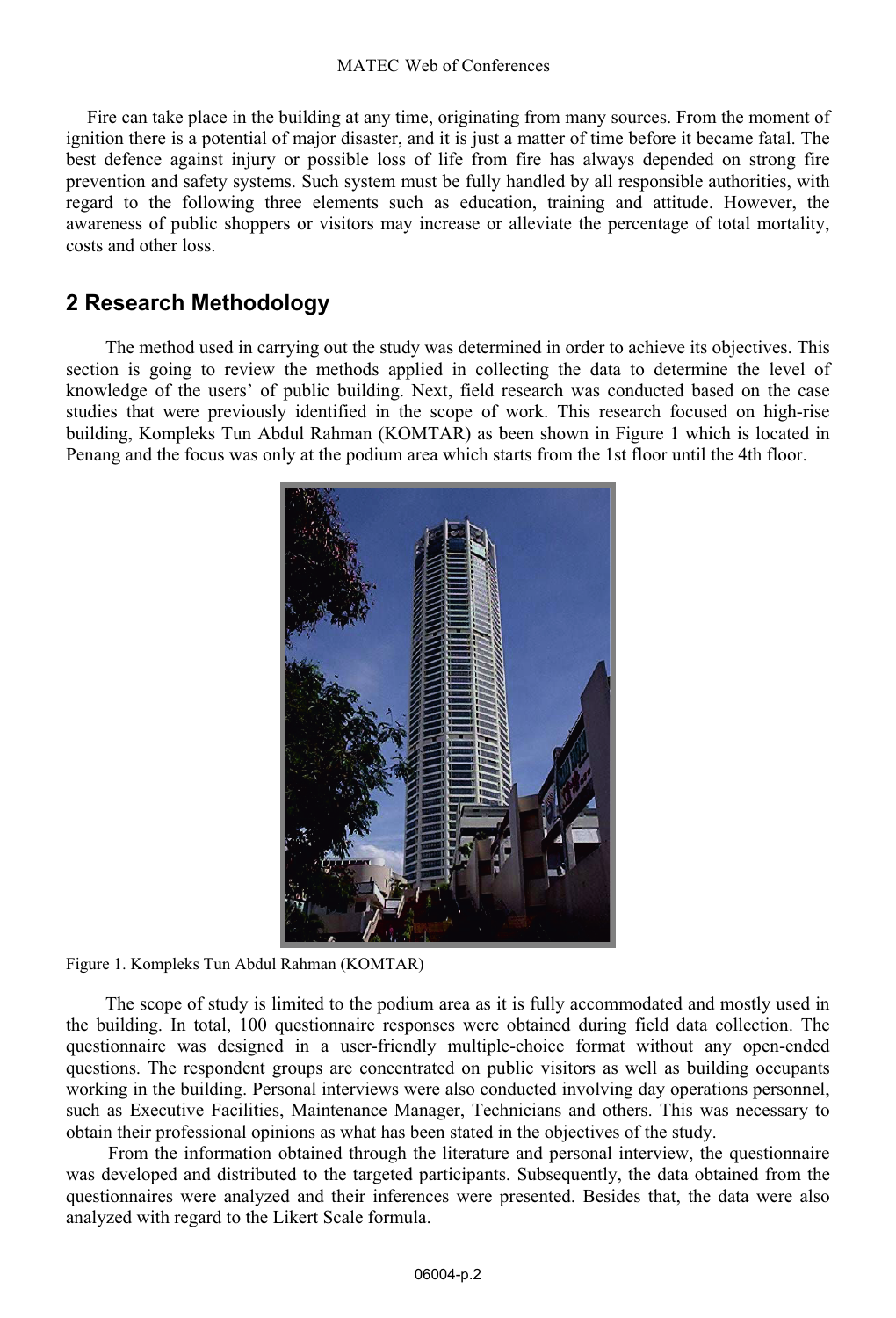#### BUSTUC 2013

|                               |                                                                                               |       |              |     | <b>No. of Respondents</b> |    |       |              |                         |                |
|-------------------------------|-----------------------------------------------------------------------------------------------|-------|--------------|-----|---------------------------|----|-------|--------------|-------------------------|----------------|
| The Level of Knowledge of the |                                                                                               | Scale |              |     |                           |    |       | Average      | <b>Status</b>           | Rank           |
|                               | <b>Respondents in the Mall</b>                                                                |       | $\mathbf{2}$ | 3   |                           | 5  | Total | <b>Index</b> |                         |                |
| 1)                            | Number to be Contact in the Case of<br>Fire                                                   | 11    | 11           | 27  | 15                        | 36 | 354   | 3.54         | Very<br>Effective       |                |
| (2)                           | Emergency Contact of the Person in<br>Charge in the Mall during the<br>Emergency of Fire      | 24    | 15           | 20  | 21                        | 20 | 298   | 2.98         | Moderately<br>Effective | 3              |
| 3)                            | Procedures that must do when Fire<br>Occur                                                    | 12    | 16           | 28  | 23                        | 21 | 325   | 3.25         | Moderately<br>Effective | $\mathfrak{D}$ |
| 4)                            | Attend any Fire Safety Activities<br>Organized by Fire & Rescue Dept. or<br>any Organizations | 33    | 15           | 1.5 | 24                        | 13 | 269   | 2.69         | Moderately<br>Effective |                |
| 5)                            | Been Participating in a Fire Drill                                                            | 26    | 21           | 14  | 22                        | 17 | 283   | 2.83         | Moderately<br>Effective | 4              |

**Table 1.** Summary of the Survey Results on the Level of Knowledge of the Respondents in the Mall

## **3 Data Collection and Data Analysis**

#### **3.1 The Level of the Knowledge of the Respondents in the Mall**

From the perspective of public visitors, the awareness are measured based on their response in the case of fire occurrence. Based on the questionnaires, the summary of the survey results are given as average index shown in Table 1. The average index is based on the overall total of 100 respondents.

Overall, the response given by the visitors range from moderately effective to very effective. The highest score of 3.54 was given based on the question whether the visitors know the emergency number to be contacted during fire events. Following that, an average of 3.25 was given based on whether they now the procedures to be taken if fire occur. It shows that most of the respondents have the basic knowledge acquired during emergency. This includes identifying the nearest fire exits, usage of the fire protection systems for instance the fire extinguishers and handling the fire area appropriately.

 Meanwhile lowest average rate of 2.69 is given by the survey of the frequency of attending any fire safety activities organized by either the Fire  $\&$  Rescue Department or any other organization. From the method survey, it can be concluded that the level of knowledge of the respondents, which included the occupants and visitors are moderately effective. Level of knowledge of the respondents remains at a moderate pace and should be further improved.

### **3.2 The Level of the Effectiveness of Fire Safety Management and the Public Awareness of Fire Safety Knowledge**

 In this part of survey, it targeted the management level which has the authority to ensuring the level of fire safety system of the building. Overall, all the survey resulted to moderately effective status. This proves that the respondents' knowledge level on fire safety management is still at moderate level. Table 2 shows the results of the respondents' level of knowledge on fire safety management in KOMTAR.

From the table, it can be seen that they tend to give immediate response to the alarm signals in the event of fire and this question was in the first rank, which yielded the highest average index of 3.50. This shows that the alarm signal was still effective in serving its purpose of giving warning during emergency situation to the occupants. Quick response to alarm signal is important because early warning make known to the building occupants during emergency may prevent or reduce loss of lives or property.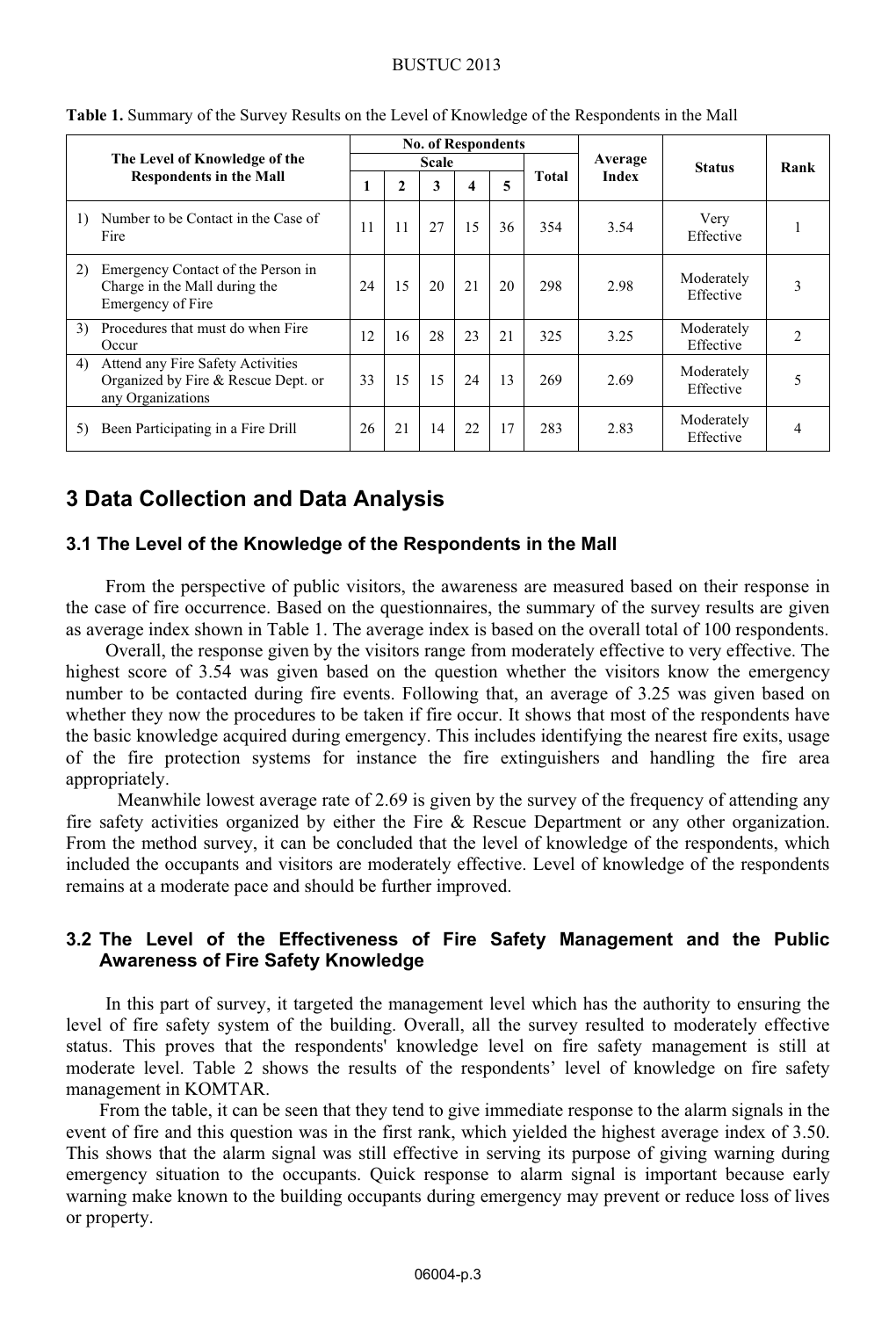| The Level Of The Effectiveness Of Fire<br><b>Safety Management And The Public</b><br><b>Awareness Of Fire Safety Knowledge</b> |                                                                                |       |    |    |    | <b>No. of Respondents</b> |       | Average |                         |      |
|--------------------------------------------------------------------------------------------------------------------------------|--------------------------------------------------------------------------------|-------|----|----|----|---------------------------|-------|---------|-------------------------|------|
|                                                                                                                                |                                                                                | Scale |    |    |    |                           | Total | Index   | <b>Status</b>           | Rank |
|                                                                                                                                |                                                                                |       | 2  | 3  | 4  | 5                         |       |         |                         |      |
| $\left( \right)$                                                                                                               | Exit Route in this Mall                                                        | 14    | 11 | 23 | 29 | 23                        | 336   | 3.36    | Moderately<br>Effective |      |
| 2)                                                                                                                             | Tend to give immediate respond to<br>the Alarm Signals in the Event of<br>Fire | 10    | 11 | 26 | 25 | 28                        | 350   | 3.50    | Moderately<br>Effective |      |
| 3)                                                                                                                             | Know the Location Place of<br>Assembly of this Building during<br>Fire         | 19    | 20 | 25 | 19 | 17                        | 295   | 2.95    | Moderately<br>Effective | 4    |
| 4)                                                                                                                             | Aware that the use of Elevators<br>during a Fire should be avoided?            | 14    | 15 | 15 | 20 | 36                        | 349   | 3.49    | Moderately<br>Effective |      |

Table 2. Summary of the Survey Results on the Level of the Effectiveness of Fire Safety Management and the Public Awareness of Fire Safety knowledge

Besides that, the awareness on the use of elevators during a fire should be avoided was in the second rank with the average index of 3.49. We should know that the use of elevators during fire is strongly prohibited. The fire safety management on exit route in this mall was in the third rank with an average index of 3.36.

This means that the occupants in general have moderate knowledge in fire safety management on exit route in this building. The respondents should know which routes should be taken when an emergency situation happens. By knowing the exit or escape route, it can make the respondents more manageable and in control and could make them less panic during an emergency situation.

 The knowledge on the location of the place of assembly of this building during fire was on the last rank which was in average index of 2.95 and the status of this index was in moderately effective. It shows that some of the respondents did not know the exact location of the place for assembly.

From the method of calculating the average, it can be said that the level of the effectiveness of fire safety management and the public awareness on fire safety knowledge among respondents including occupants and visitors are in moderately effective status. Level of knowledge of the respondents remained at a moderate pace and should be further improved.

### **3.3 To Identify the Methods of Educating Building Occupants on Fire Safety**

Respondents' opinion was that by having this program, it was very effective as compared to all the methods suggested (Table 3). It was ranked first with an average index of 4.12 which means that it was very effective. Although it can be costly and has to be undertaken by the government or related organizations, but it was still worth it because it can reach wide range of audiences and reduce the fire accidents thus saving many lives and avoid loss of valuable assets. Besides that, by conducting this program it will help to prepare users to face a real fire situation in the event it occurs.

By distributing the pamphlets which contain the emergency procedures and evacuation plans to the building users, it can be concluded that it was a part of an education syllabus. It was ranked second with an average index of 3.70, so definitely it was in the very effective status.

By distributing the pamphlets, it will help to increase the level of knowledge in fire safety management among the respondents in this building.

Next, third in the rank, was to appoint the specific personnel as Emergency Response Team who was specially trained for emergency situations at the malls. It was in average index of 3.49 which means moderately effective. In this system, specific persons were employed as a team to ensure that fire safety is in good condition in that building. By creating the organizations, it will help the building user to get the information and basic knowledge about fire safety.